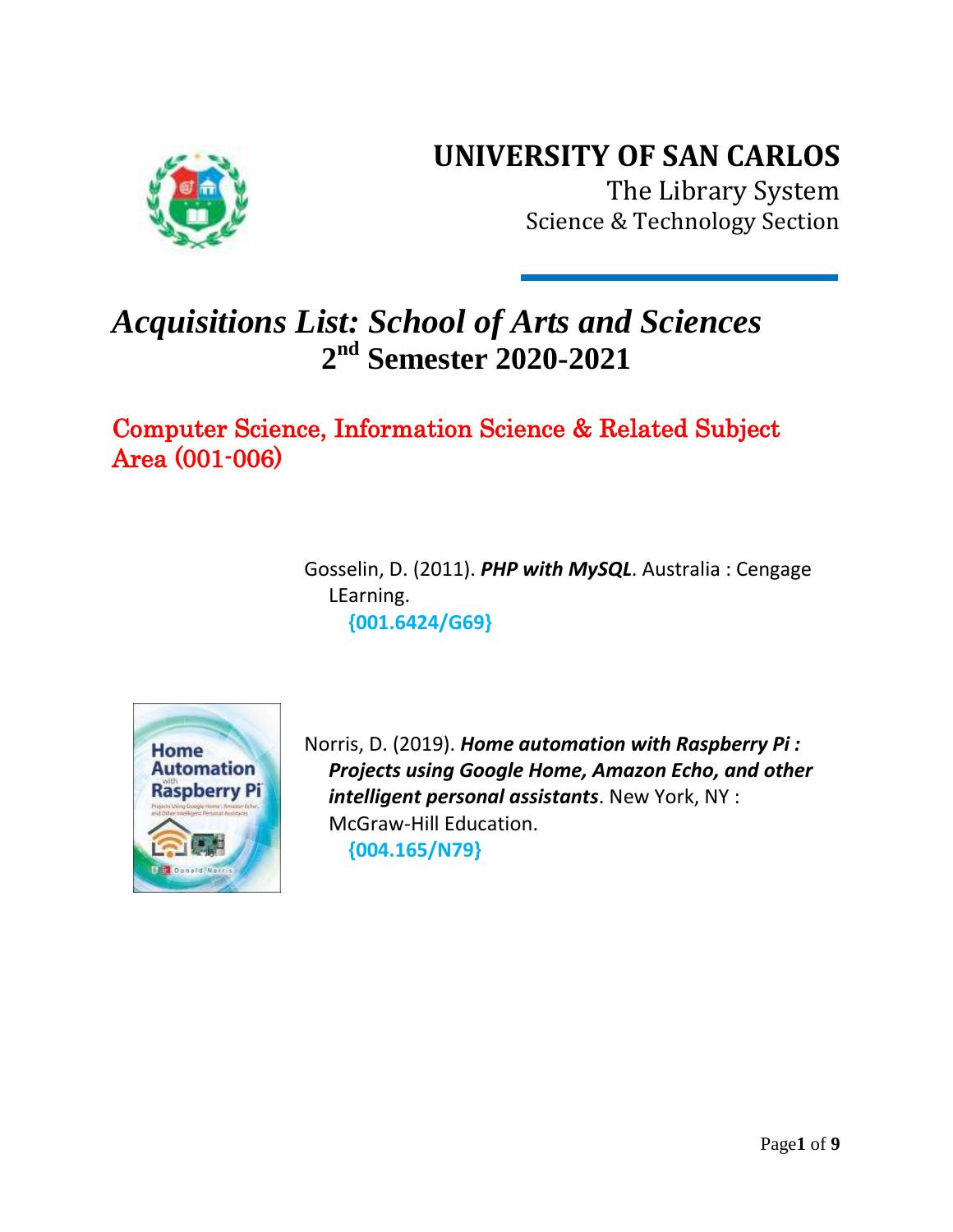

Lambert, K. (2019). *Fundamentals of Python : Data*  structures. 2<sup>nd</sup> ed. Australia : Cengage learning.  **{005.133/L17}**



Savitch, W. (2015). *Java : An introduction to problem*  solving and programming. 7<sup>th</sup> ed. Boston : Pearson Education.

 **{005.133/Sa94}**



Mili, A. (2015). *Software testing : Concepts and operations*. Hoboken, New Jersey : Wiley.  **{005.14/M59}**



Hartson, H. R. (2019). *The UX book : Agile UX design for a*  **quality user experience**. 2<sup>nd</sup> ed. Cambridge, Massachusetts : Morgan Kaufmann is an imprint of Elsevier.  **{005.437/H25}**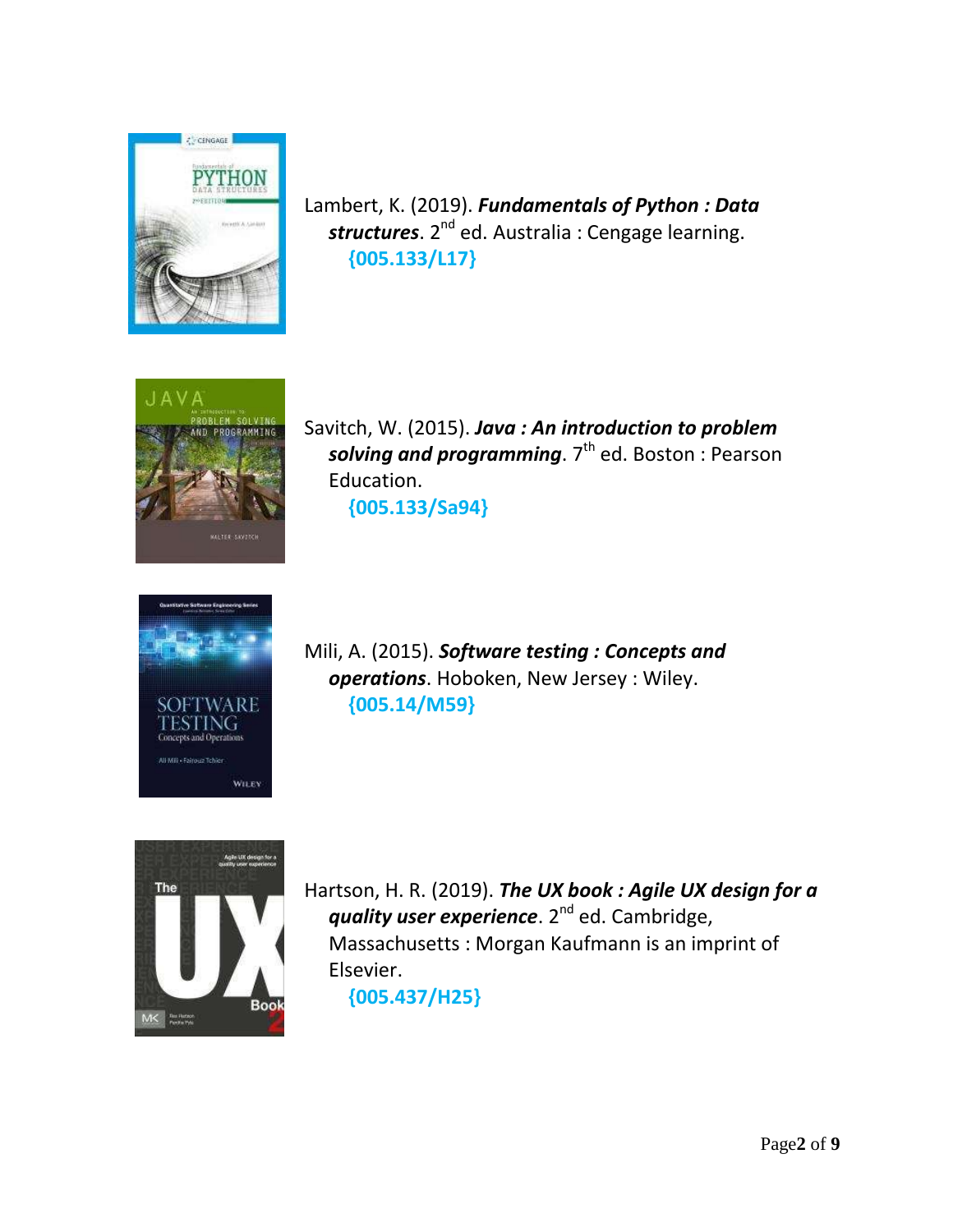*Intelligent information management*. (2019) .New York, NY : 3G E-Learning LLC.  **{005.7406/In81}**



Faul, A. C. (2019). *A concise introduction to machine learning*. Boca Raton, Florida : CRC Press.  **{006.31/F27}**

### Natural Sciences /Mathematics and Allied Sciences (500-529)



Don, E. (2019). *Schaum's outlines mathematica*. 3<sup>rd</sup> ed. New York : McGraw-Hill Education.  **{510.285536/D71}**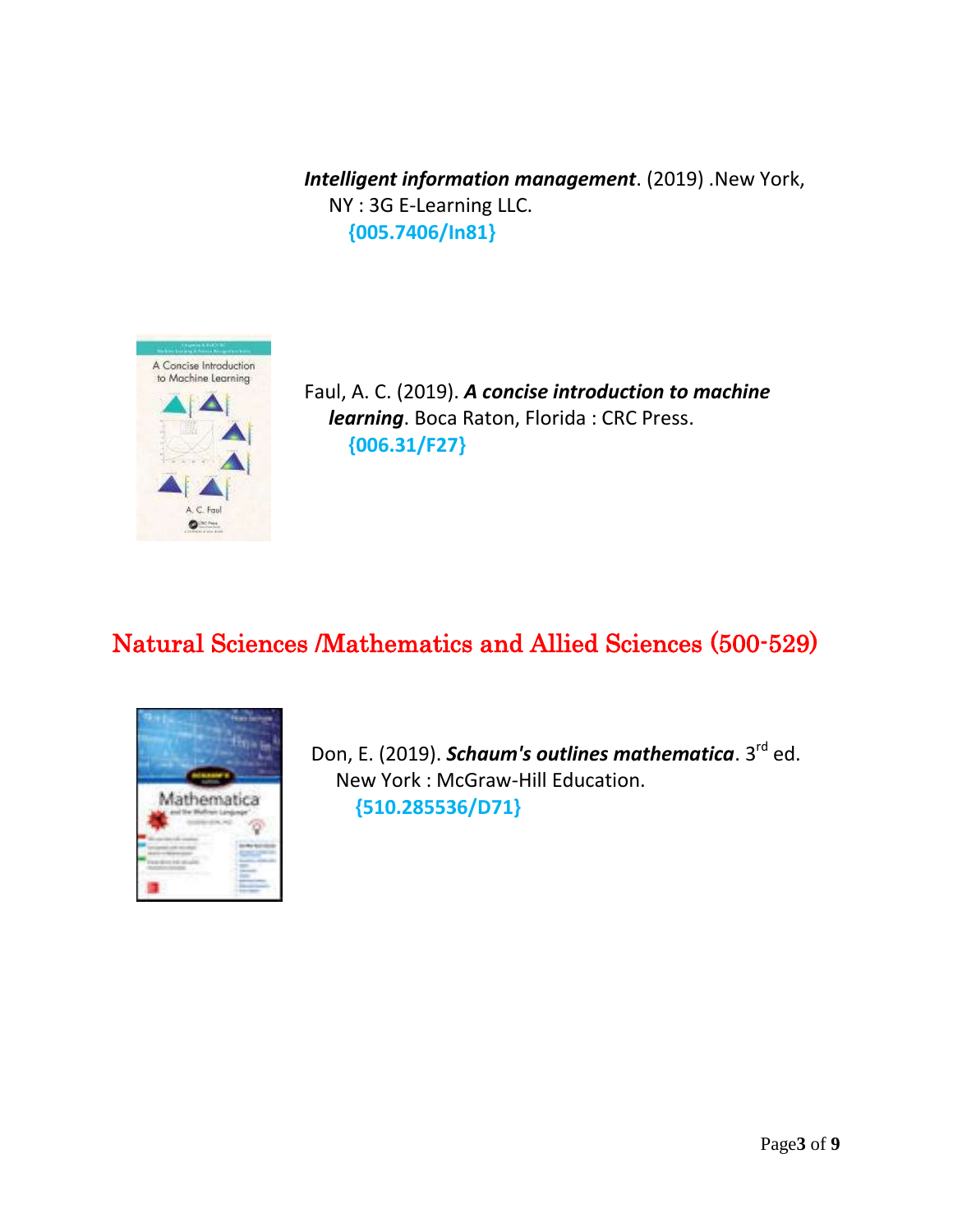

Clark, W. (2019). *Easy math step-by-step : Master high frequency concepts and skills for mathematical*  proficiency--fast!. 2<sup>nd</sup> ed. New York : McGraw-Hill Education.  **{510/C54}**



Cioranescu, D. (2018). *An introduction to second order partial differential equations : Classical and variational solutions*. New Jersey : World Scientific.  **{515.353/C49}**



Mathai, A. M. (2018). *Matrix methods and fractional calculus*. New Jersey : World Scientific.  **{515.83/M42}**



Stewart, J. (2019). *Calculus : Concepts and contexts.* 4<sup>th</sup> ed. Australia : Cengage.  **{515/St49}**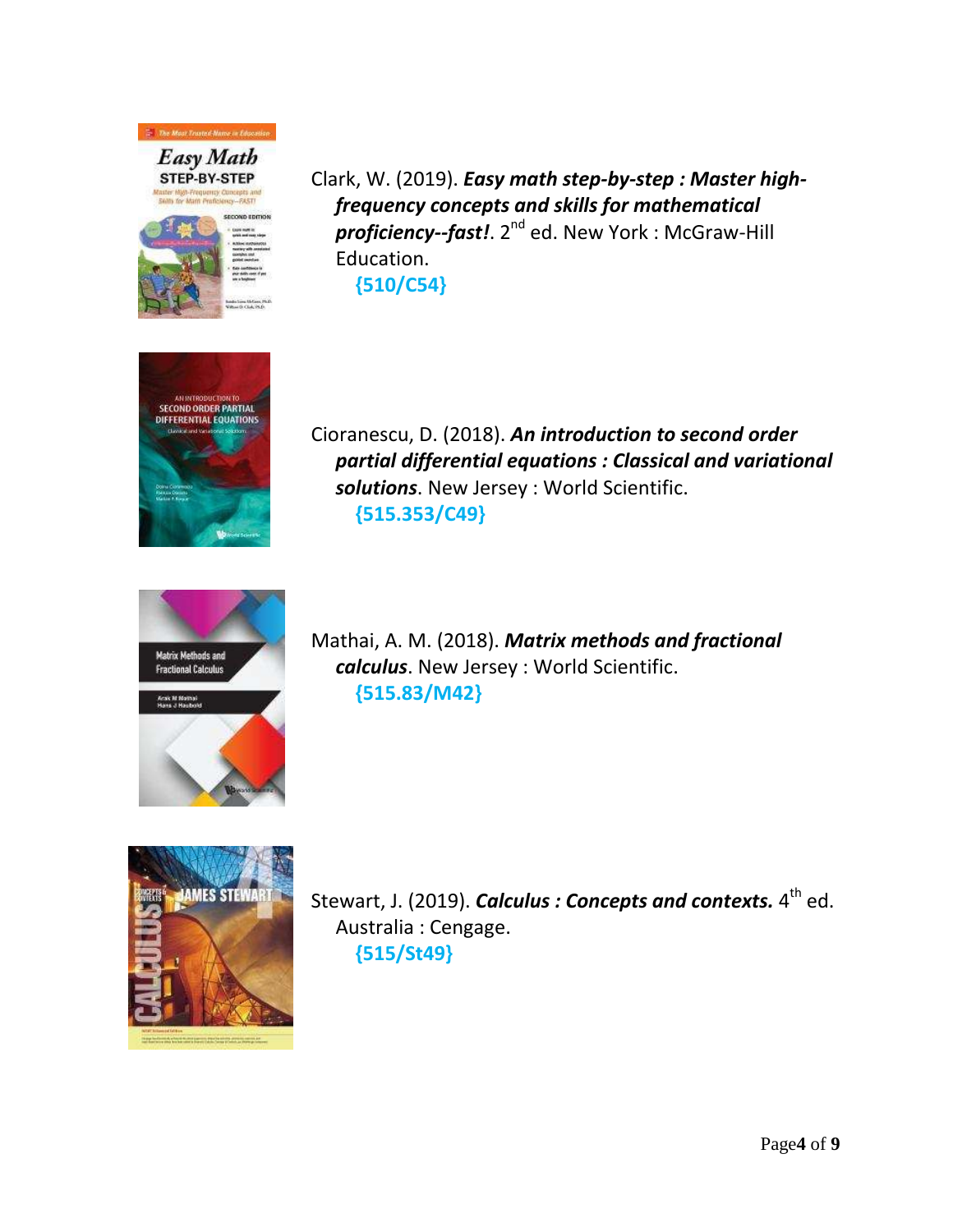

Warner, R. (2021). *Applied statistics*. 3<sup>rd</sup> ed. Los Angeles, California : SAGE Publications.  **{519.535/W24 v.1 & v.2}**



Fox, J. (2019). **An R companion to applied regression**. 3<sup>rd</sup> ed. Los Angeles, California : SAGE.  **{519.53602855133/F83}**

## Physics (530)



Giambattista, A. (2020). *Physics*. 5<sup>th</sup> ed. New York, NY : McGraw-Hill. **{530/G34}**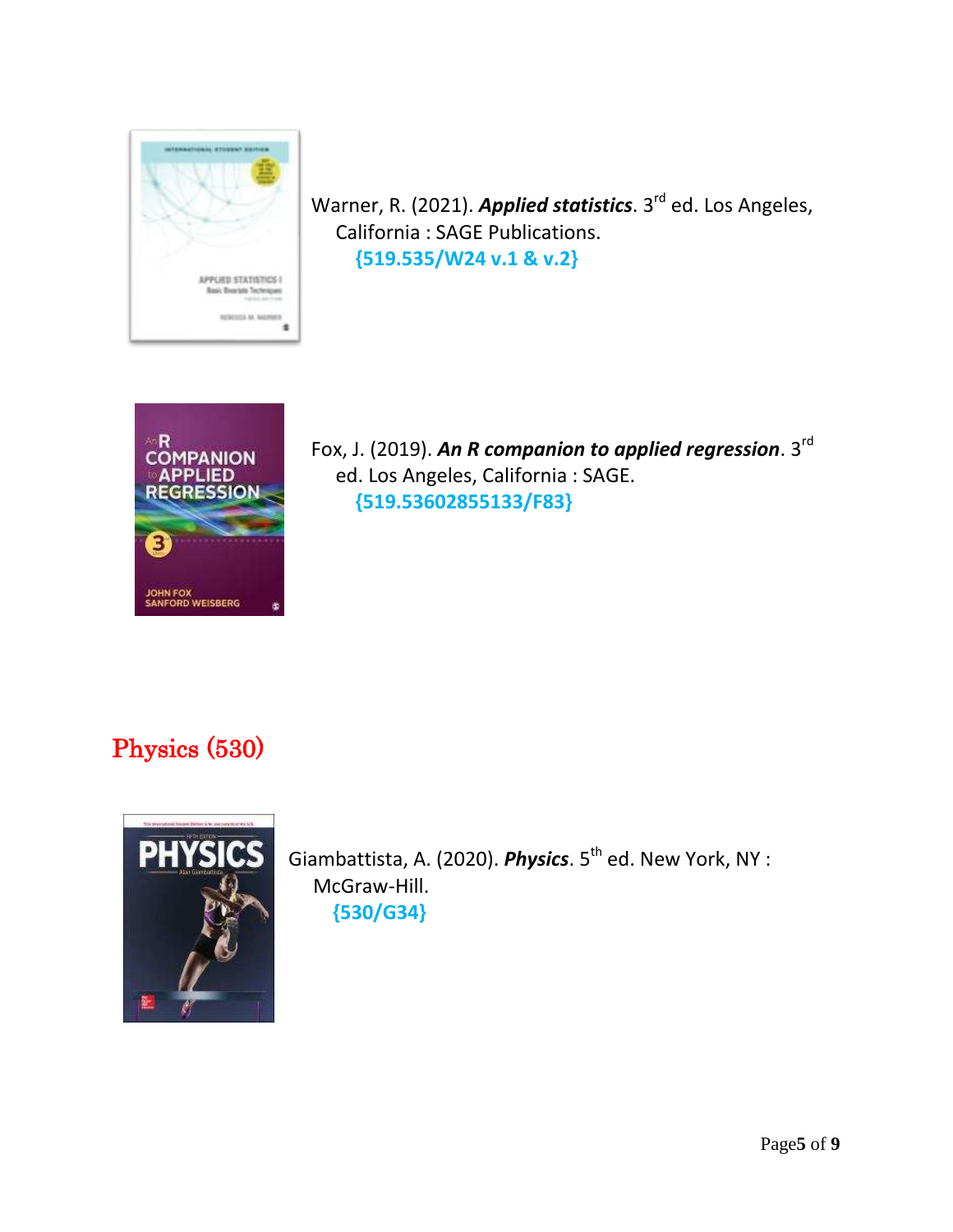### Chemistry (540)



McMahon, P. (2019). *Survival guide to general chemistry.* Boca Raton, Florida : CRC Press, Taylor & Francis Group.  **{540/M22}**





Yaghi, O. (2019). *Introduction to reticular chemistry : Metal-organic frameworks and covalent organic frameworks*. Germany : Wiley-VCH Verlag GmbH.  **{547.05/Y10}**

#### Earth Sciences (550)



Wang, Z. (2018). *Essential computing skills for biologists*. Beijing : Higher Education Press ; New Jersey : World Scientific.

 **{570.285/W18}**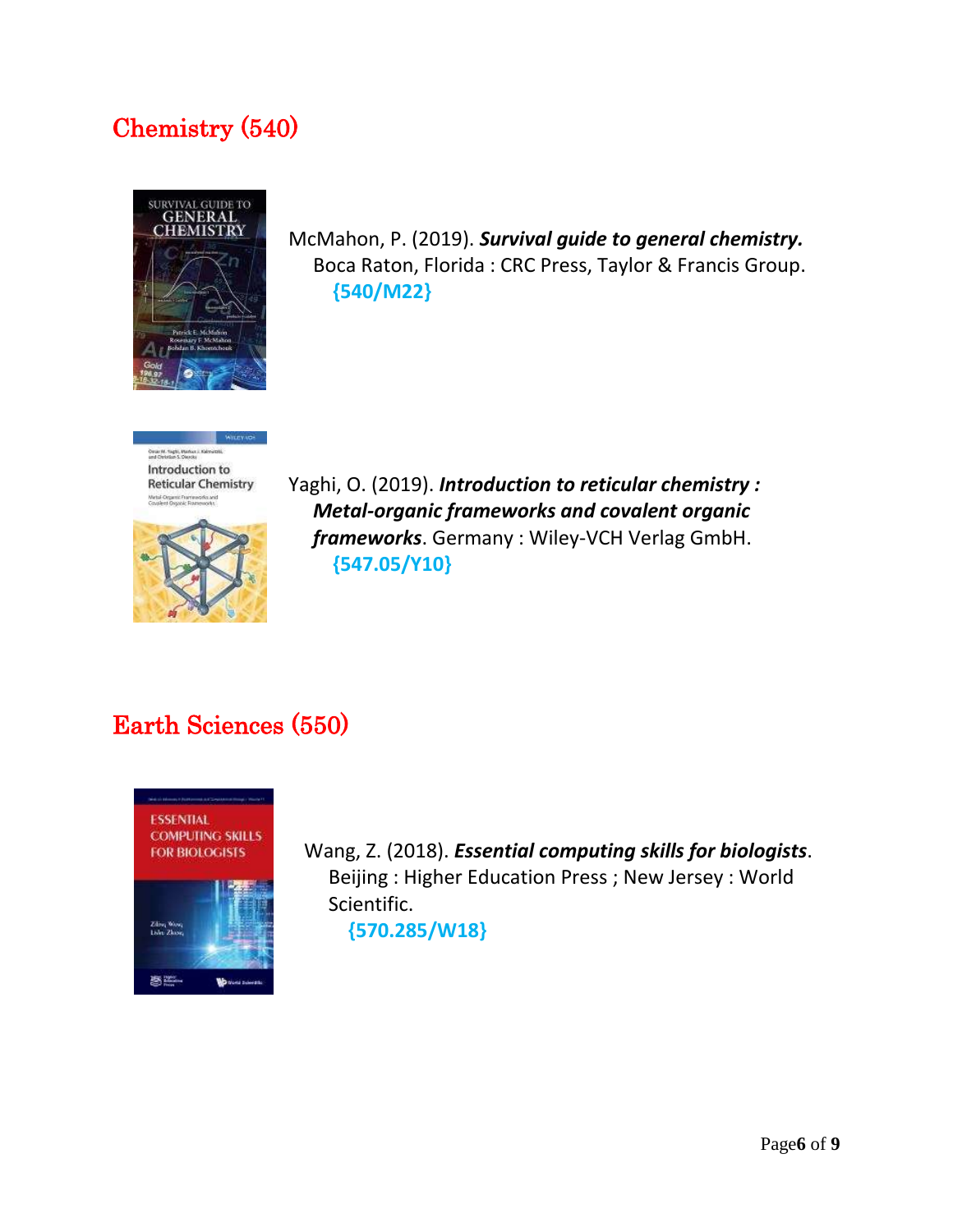

Hartl, D. (2020). *A primer of population genetics and*  genomics. 4<sup>th</sup> ed. United Kingdom : Oxford University Press.

**{575.15/H25}**



Brooker, R. (2019). *Concepts of genetics*. 3red ed. New York, NY : McGraw-Hill Education.  **{576.5/B79}**



Hartl, D. (2014). *Essential genetics : A genomics*  perspective. 6<sup>th</sup> ed. Burlington, Massachusetts : Jones & Bartlett Learning.

**{576.5/H25}**



Hartl, D. (2018). *Principles of population genetics*. 4<sup>th</sup> ed. Sunderland, Massachusetts : Sinauer Associates, Inc. Publishers. **{576.58/H25 c.2}**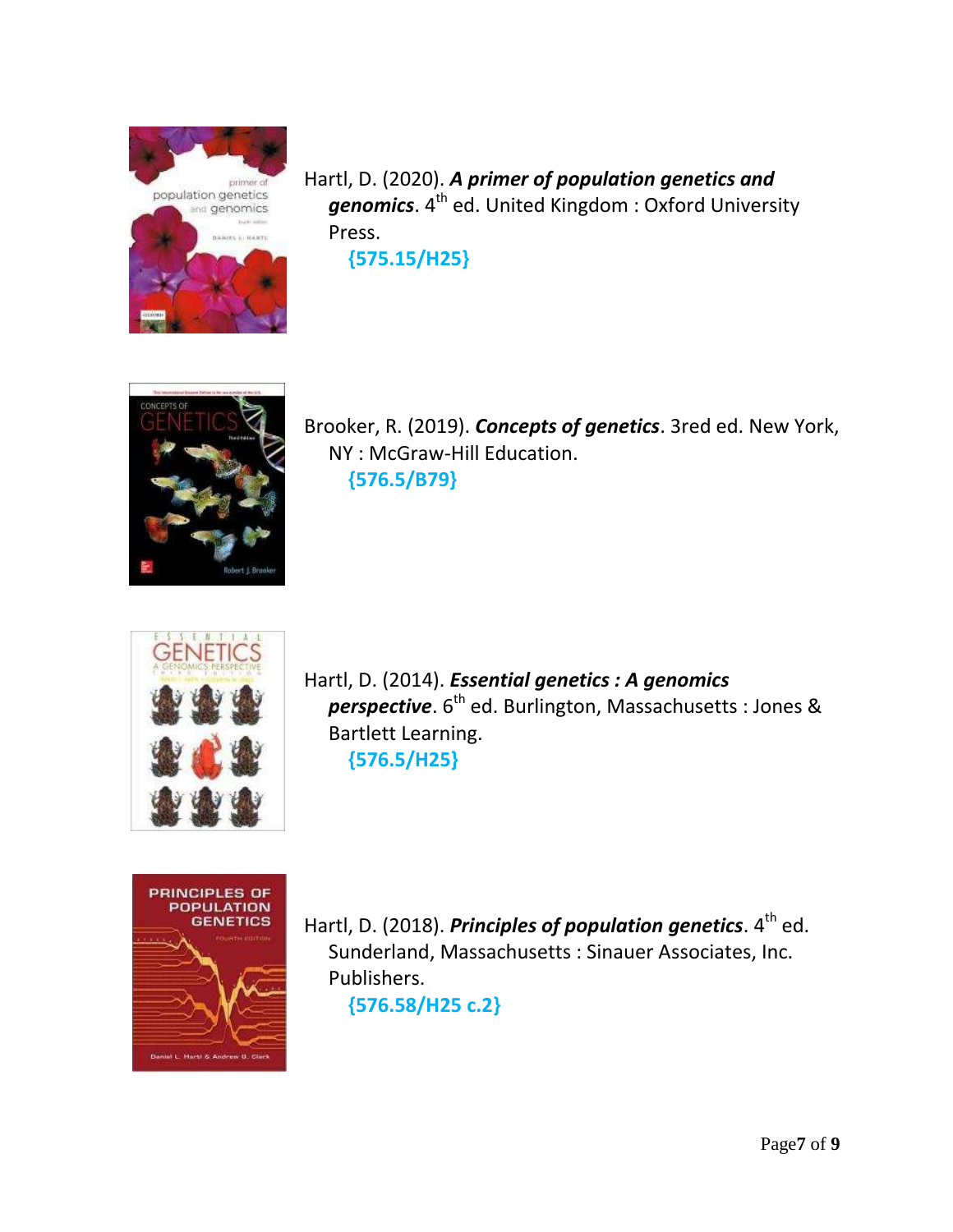

Corlett, R. (2019). *The ecology of tropical east Asia*. 3<sup>rd</sup> ed. New York, NY : Oxford University Press. **{577.0913/C81}**

## Animals/Zoo (590)



Kardong, K. (2019). *Vertebrates : Comparative anatomy,*  function, evolution. 8<sup>th</sup> ed. New York, NY : McGraw-Hill Education.  **{596/K14}**



Stein, P. (2020). *Physical anthropology.* New York, NY : McGraw-Hill Education.  **{599.9/St34}**